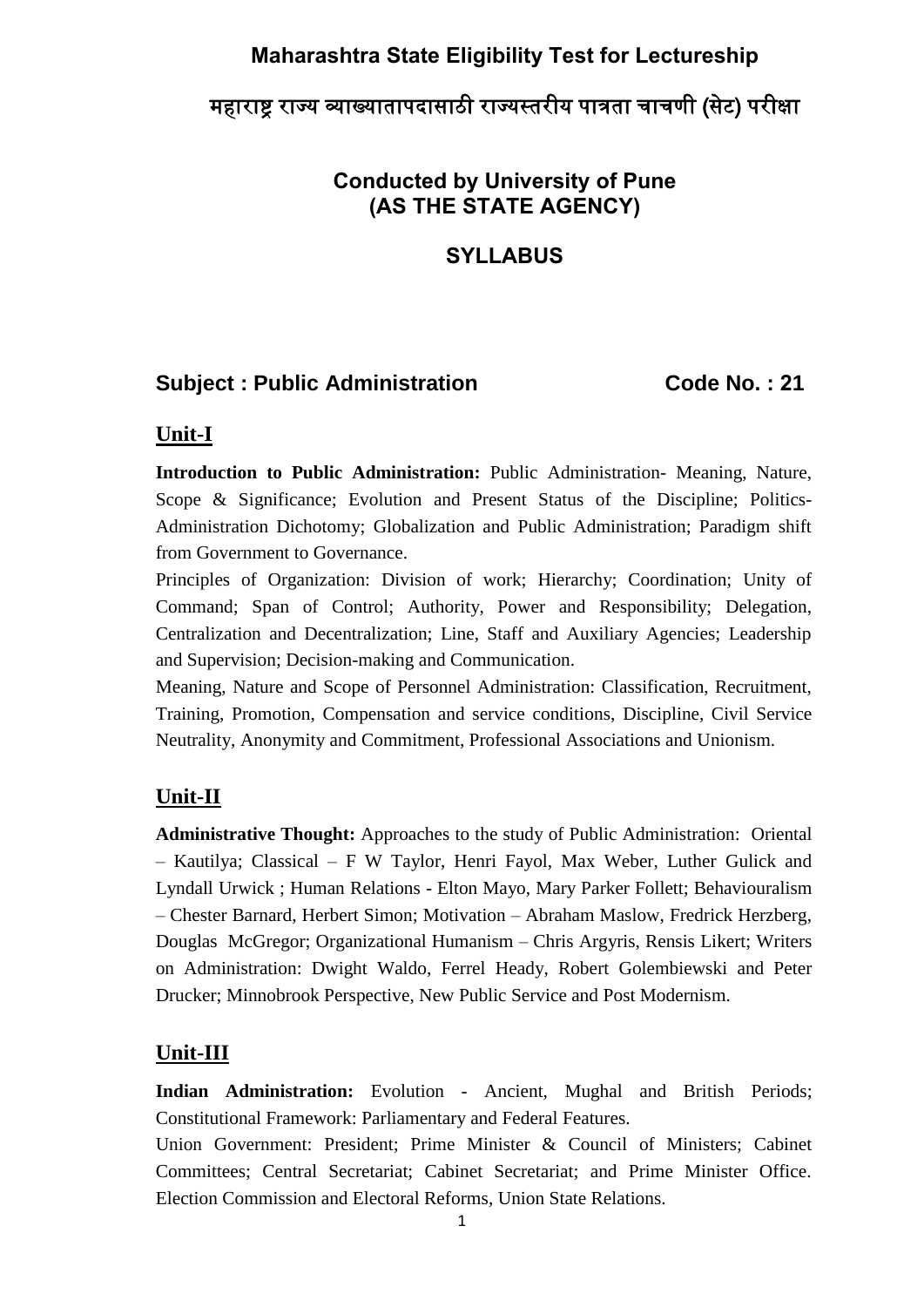Accountability: Legislative; Executive; and Judicial.

Citizen Grievance Redressal Mechanism: Lok Pal; Lok Ayukta; Central Vigilance Commission and Regulatory Authorities. Issue Areas: Politician and Civil Servant relations, Generalists and Specialists debate and Combating Corruption.

Civil Services: Classification – All India Services, Central Services and State Services; Recruitment Agencies – Union Public Service Commission, State Public Service Commissions and other Commissions and Boards: Capacity Building of Civil Servants and Civil Service Reforms.

Planning: Planning Commission, National Development Council, NITI Aayog, State Planning Commissions / Boards and Planning Departments.

Judiciary: Indian Constitution and Independence of Judiciary: Supreme Court; High Courts; Judicial Review and Public Interest Litigation and Judicial Reforms. Police Administration and Reforms. E- Governance Initiatives in Indian administration.

## **Unit-IV**

**State & Local Administration:** Constitutional Framework of State Administration – State Legislature; Governor – Role and Functions; Chief Minister – Powers and Functions; Council of Ministers; Role and Functions of Chief Secretary; State Secretariat ; Directorates and Commissionerate; District Administration – Concept and Evolution, District Collector - Power, Functions and Changing role; Autonomous District Councils - Structure, Powers and Functions, District Rural Development Agency; Evolution of Local Governance in India.

Local Governance: 73rd & 74th Constitutional Amendment Acts: State Election Commission ; State Finance Commission; District Planning Committee; Rural Governance - Gram Sabha, Gram Panchayats, Panchayat Samitis and Zila Parishads, Finance in PRIs, Personnel administration at local level; Policies and Programmes of Rural Development – MGNAREGA.

Growth of Urbanization, Urban Governance - Structure, Composition, Functions of Municipal Corporations, Municipal Councils, Nagar Panchayats and Metropolitan Governance - Sources of Finance; Personnel Administration. Reforms in Urban Governance -Solid Waste Management, Smart and AMRUT cities

## **Unit-V**

**Comparative and Development Administration**: Comparative Public Administration: Concept, Nature, Scope and Significance of Comparative Public Administration; Public Administration and its Environment. Approaches and Methods to the study of Comparative Administration: Institutional, Behavioural, Structural-Functional, Ecological and Systems Approaches.Fred Riggs's Typology of Societies and Features; Problems of Comparative Research; Comparative Studies –Influence of Globalization; Salient Features of the administrative systems of UK, USA, France and Japan.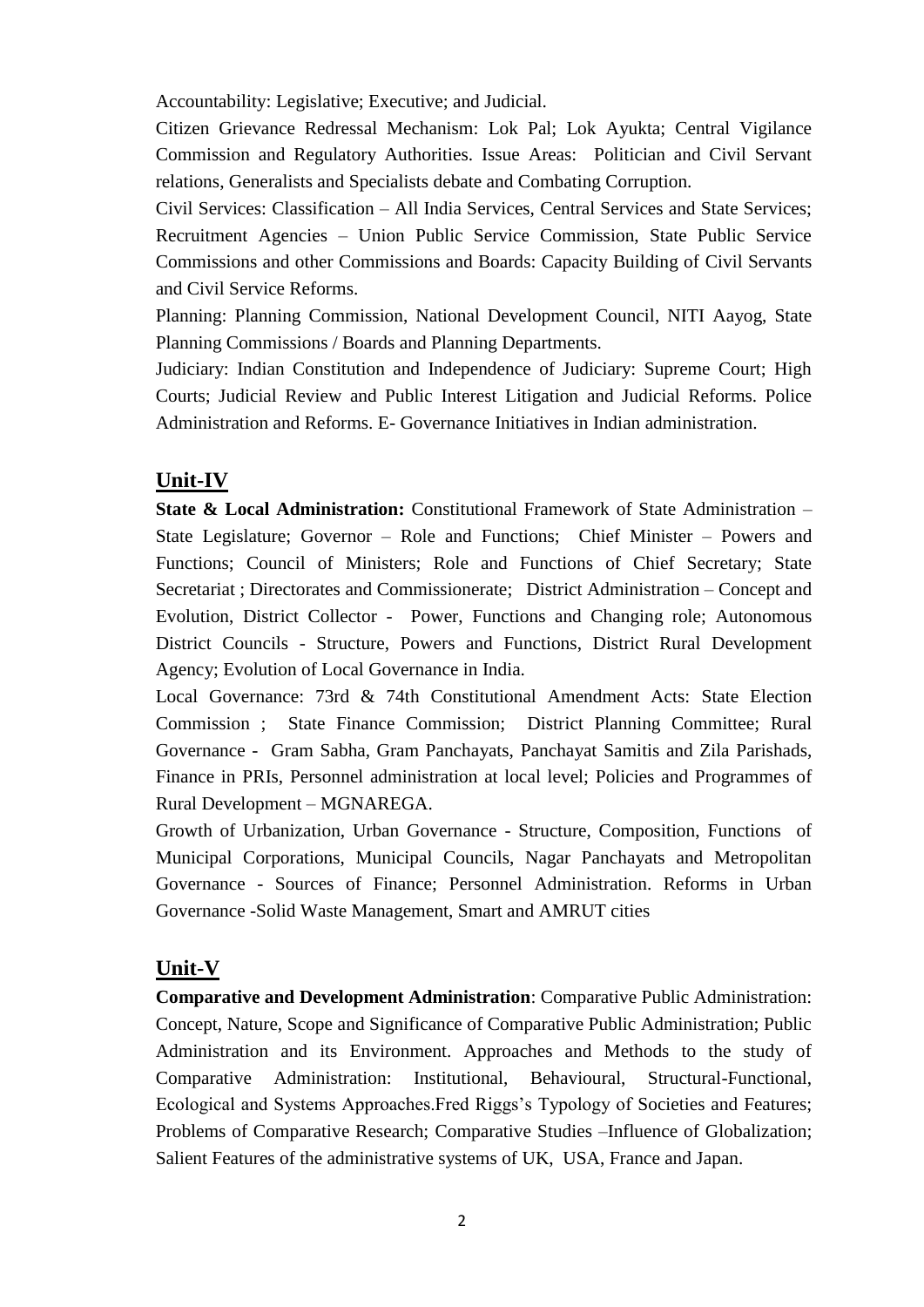Development Administration: Development and its Dimensions. Development and Modernization; Approaches to Development - Sustainable Development and Anti-Development; Sustainable Development Goals (SDGs).

Development Administration: Concept, Nature, Scope, Objectives, Features and Significance; Ecology of Development Administration, Contribution of Fred Riggs, Dwight Waldo and Edward Widener; Role of Bureaucracy in Development. Globalization and Development Administration; Emergence of Non-State actors in Development Administration; Public-Private Partnerships; Corporate Social Responsibility, Human Development Indicators and Social Audit.

#### **Unit-VI**

**Economic and Financial Administration**: Economic Policies - Mixed Economy to Liberalization, Privatization and Globalization (LPG); New Economic Policy (NEP); Industrial Policy since Independence; Government in Business - Public Enterprises-Concept, Growth and Forms of Public Enterprises; Management, Problem of Accountability and Autonomy; Disinvestment Policies.

Financial Administration**:** Public Finance – Revenue and Expenditure: Nature, Scope and Significance of Financial Administration; Budget – Meaning, Purpose and Significance; Budgetary Process – preparation, enactment and execution; Types of Budget – PPBS, Performance Budget, Zero-Based Budget and Gender Budget; Fiscal Responsibility and Budget Management Act (FRBMA) and Sunset legislation. Fiscal Federalism – Union-State Financial Relations, Finance Commission. Financial Control-Legislature and Executive; Parliamentary Committees and Comptroller and Auditor General of India. Taxation policies – Principles of Taxation –Progressive and Proportional taxation – Reforms in Taxation policies.

#### **Unit-VII**

**Social Welfare Administration**: Concept of Social Welfare, Social Justice and Social Change; Concept of Equity and Inclusiveness in Social Justice; Concept of Affirmative action-Reservations; Institutional arrangement for Social Welfare & Social Justice Administration; NGOs, Civil Societies and Voluntary Agencies; Policies, Programmes and Institutional Framework for the Protection and Welfare of SCs/ STs / OBCs/ Women/ Children, Aged, Differently-abled (Divyang) and Minorities Commissions – Women, SC/ST, Minority- Role and Functions.

Disaster Management **-** Nature and Types of Disaster; Institutional Arrangements for Disaster Management; Role of State and Non-State actors.

#### **Unit-VIII**

**Public Policy:** Nature, Scope and Importance of Public Policy; Evolution of Public Policy and Policy Sciences; Public Policy and Public Administration. Approaches to